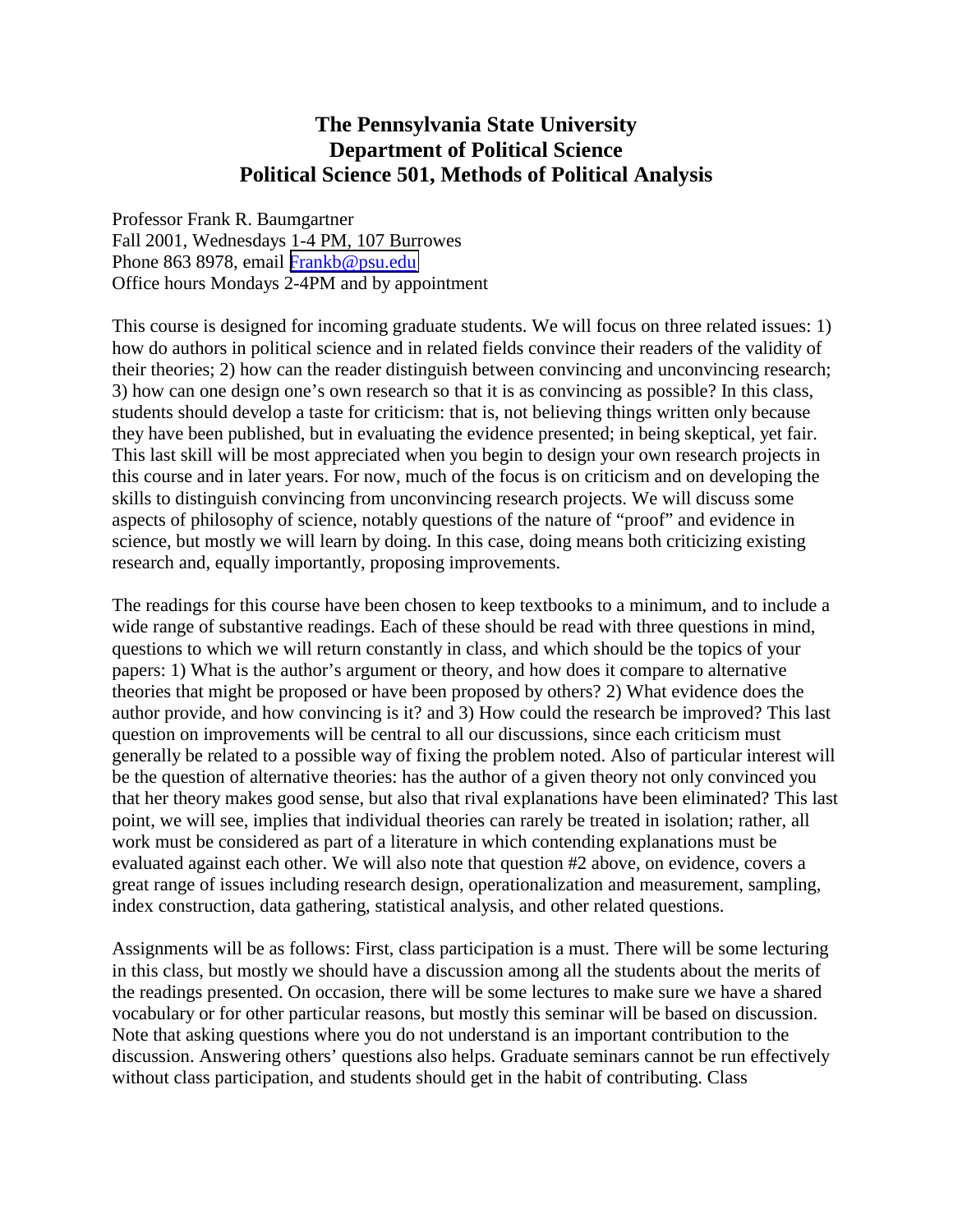participation will involve normal questions and discussion as well as occasional presentations of assigned material.

Second, there will be a series of short papers throughout the term, assigned in such a way that several students will have assignments each week on a rotating basis. Each week's discussion, therefore, will benefit from a number of students who have been assigned to write papers on particular topics. These short papers should not be summaries of the readings. Rather, they should take issue with the author(s) on some particular question, discuss what potential problems arise from what the author(s) did, and propose an improvement. Since these papers will be short (3-5 pp., double-spaced), you should not spend time on generalities, but should go quickly into the particulars. After stating the general problem, spend some time discussing the particular mistake or unforeseen implication of what the author did, then discuss how to make improvements. Also discuss how this change might be related to any possible changes in the substantive conclusions of the article. In class discussion, you may be asked to summarize the reading and to begin the discussion on problems and improvements. These papers will therefore serve two purposes: First, they will allow you to show your understanding of the articles and to work on proposing improvements on assigned topics; second, they will constitute a way to ensure intelligent class discussion, since for each reading there will generally be at least one student assigned to write a paper and therefore particularly aware of the problems with the reading. Since it would be easy to write a brilliant paper after having sat in the class discussion, and since we will rely on paper-writers to lead off the class discussions, late papers will normally not be accepted for credit. So plan to have them in on time. Over the entire term, each student will write a total of about 8 to 10 short papers, depending on the number of students in the class. That means you should expect to write a paper at least every other week, probably more like two weeks out of every three. These papers will be due in my office or by email attachment 24 hours before the course. I'll return them in class the next day.

Third, there is a term paper, due on the last day of class, with a preliminary draft due approximately one month before. This paper will be a large version of the short papers. In it, you need to: 1) choose a limited area of research that interests you; 2) identify some empirical studies that have been done on that topic, using contrasting methodological approaches; 3) evaluate these studies and their methodologies, discussing the strong and weak points of each approach, and linking these to the theory being tested; and 4) propose a theory, a research design, and a set of measurements that would be the best possible way to answer your question. You should go into detail on the proposed theory, the research design, measurements, availability of evidence, and any other important points. The topic may be anything from political science that interests you (you may want to choose a topic that interests you enough to follow up on, for example in your other statistics, methods, or substantive courses this or next semester). The literature review does not have to be all-inclusive; rather the important point is that it include examples of different approaches (case study, longitudinal design, cross-sectional comparison, experimental study, for example), so that you can discuss the strong and weak points of each approach.f Your discussion of the literature should show what problems have plagued researchers in the past, and your proposal obviously should do away with those problems. You should be able to do this in about 25 pages or so.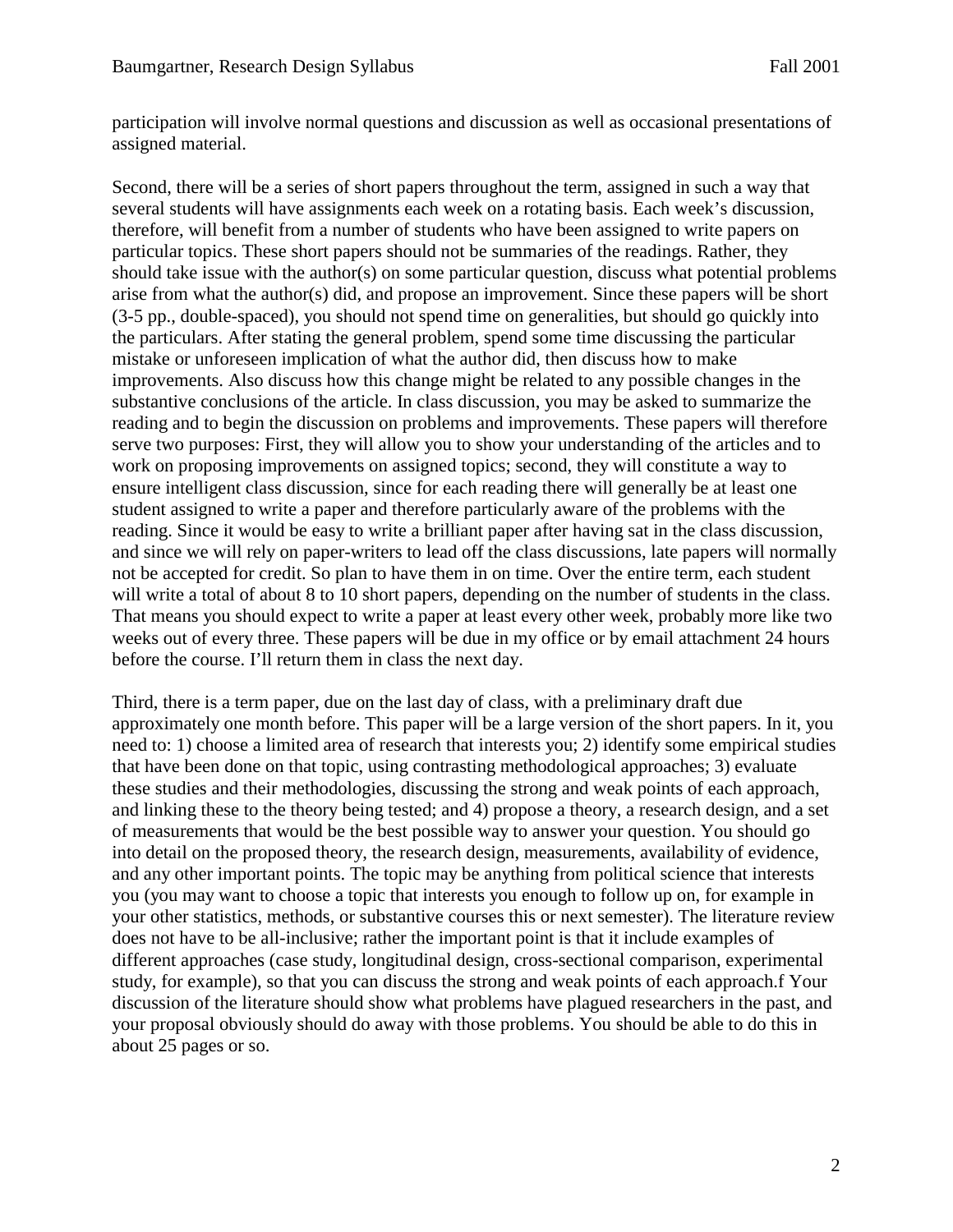You are advised to get an early start on the research design paper. Since the criticism of existing literature is an important part of the paper, you will need to locate a number of articles or books for criticism before you can even start writing the paper. You should discuss your topic with me before the mid-point of the semester so that I can help you avoid topics where too few studies have been done, or help you define your topic in the most appropriate way. The first three parts of this paper are due in class during week 11 of the following syllabus. This should include your evaluation of existing literature, but need not include your own proposal for further research. I will read and comment on those within one week, with suggestions for the research design. Then, your final paper should include any improvements on the first draft, including solving any problems that I might point out in my comments, and then propose your research design. Only the grade that you receive on the final version of the paper counts. This final version of the paper is due in class during the last meeting of the semester.

Grades will be calculated according to the following formula:

- 40% Total combined for short papers
- 40 Term paper
- 20 Class participation. Note that this is enough to make the difference between an A and a C in your final grade.
- 100% Total

The following books are available for purchase:

Axelrod, Robert. 1984. *The Evolution of Cooperation.* New York: Basic Books.

- Campbell, Donald T. and Julian C. Stanley. 1963. *Experimental and Quasi-Experimental Designs for Research.* Chicago: Rand McNally.
- Frankfort-Nachmias, Chava and David Nachmias. 1999. *Research Methods in the Social Sciences* Sixth Edition. New York: St. Martin's. NOTE: Older editions are also acceptable and may be available used.
- Gates, Scott and Brian D. Humes. 1997. *Games, Information, and Politics: Applying Game Theoretic Models to Political Science.* Ann Arbor: University of Michigan Press.
- King, Gary, Robert O. Keohane, and Sidney Verba. 1994. *Designing Social Inquiry: Scientific Inference in Qualitative Research*. Princeton: Princeton University Press.
- Kingdon, John W. 1995. *Agendas, Alternatives, and Public Policies.* Second edition. New York: HarperCollins.
- Putnam, Robert D. 1993. *Making Democracy Work: Civic Traditions in Modern Italy*. Princeton: Princeton University Press.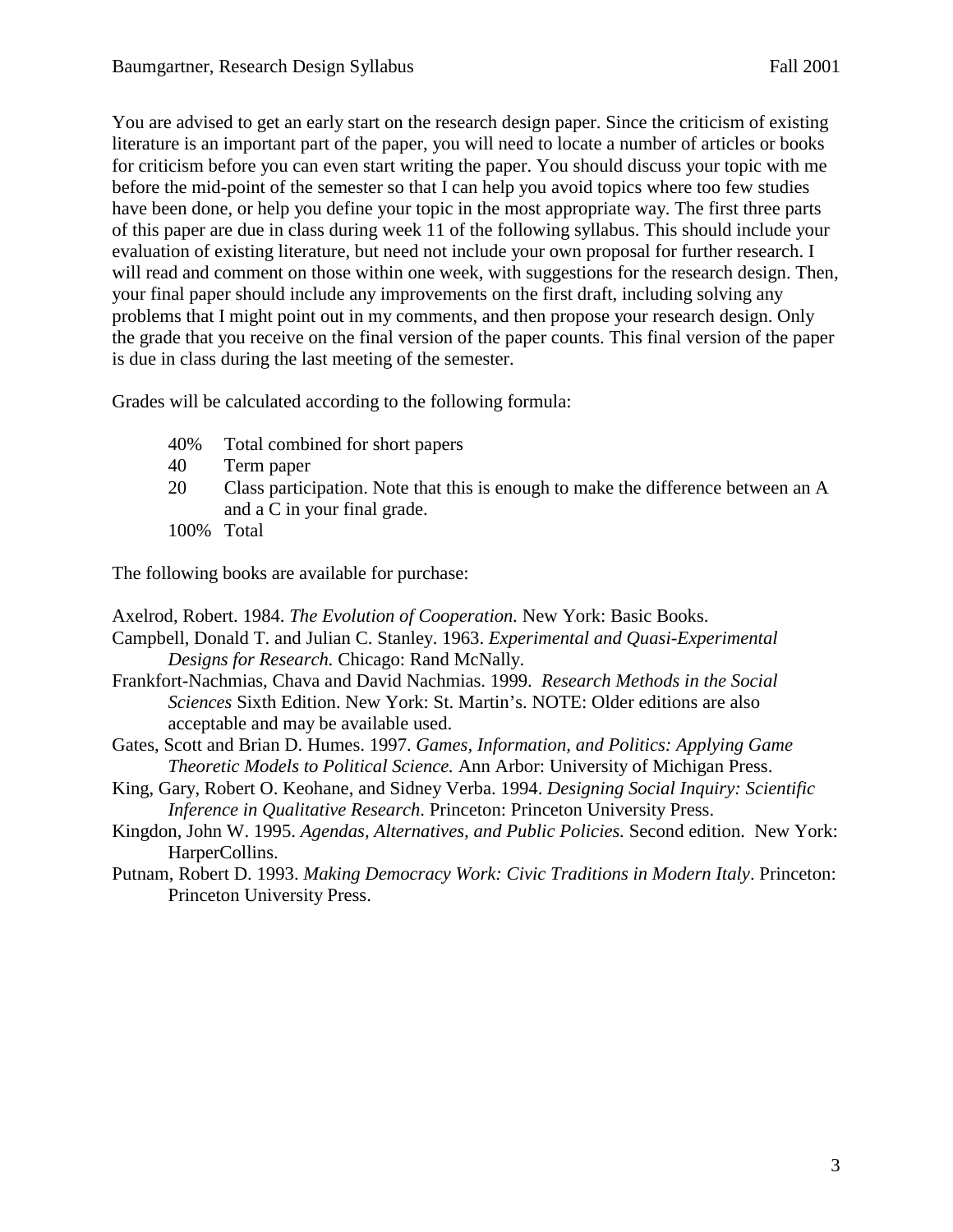Please note the following announcements concerning University policies.

#### **Academic Dishonesty<sup>1</sup>**

The Department of Political Science, along with the College of the Liberal Arts and the University, takes violations of academic dishonesty seriously. Observing basic honesty in one's work, words, ideas, and actions is a principle to which all members of the community are required to subscribe.

All course work by students is to be done on an individual basis unless an instructor clearly states that an alternative is acceptable. Any reference materials used in the preparation of any assignment must be explicitly cited. In an examination setting, unless the instructor gives explicit prior instructions to the contrary, whether the examination is in-class or take-home, violations of academic integrity shall consist of any attempt to receive assistance from written or printed aids, or from any person or papers or electronic devices, or of any attempt to give assistance, whether the one so doing has completed his or her own work or not.

Other violations include, but are not limited to, any attempt to gain an unfair advantage in regard to an examination, such as tampering with a graded exam or claiming another's work to be one's own. Violations shall also consist of obtaining or attempting to obtain, previous to any examinations, copies of the examination papers or the questions to appear thereon, or to obtain any illegal knowledge of these questions. Lying to the instructor or purposely misleading any Penn State administrator shall also constitute a violation of academic integrity.

In cases of a violation of academic integrity it is the policy of the Department of Political Science to impose appropriate penalties that are consistent with University guidelines.

#### **Disabilities**

The Pennsylvania State University encourages qualified people with disabilities to participate in its programs and activities and is committed to the policy that all people shall have equal access to programs, facilities, and admissions without regard to personal characteristics not related to ability, performance, or qualifications as determined by University policy or by state or federal authorities. If you anticipate needing any type of accommodation in this course or have questions about physical access, please tell the instructor as soon as possible. Reasonable accommodations will be made for all students with disabilities, but it is the student's responsibility to inform the instructor early in the term. Do not wait until just before an exam to decide you want to inform the instructor of a learning disability; any accommodations for disabilities must be arranged well in advance.

 $\overline{a}$  $1$  Much of the text above has been directly obtained from the sections of the Princeton University website hftp://www.princeton.edu/pr/pub/rrr/99/pages/Ol.htm ) concerning academic integrity (Rights, Rules, Responsibilities introductory text as well as pages 55-69) as well as from the website of the Department of Economics at The Pennsylvania State University.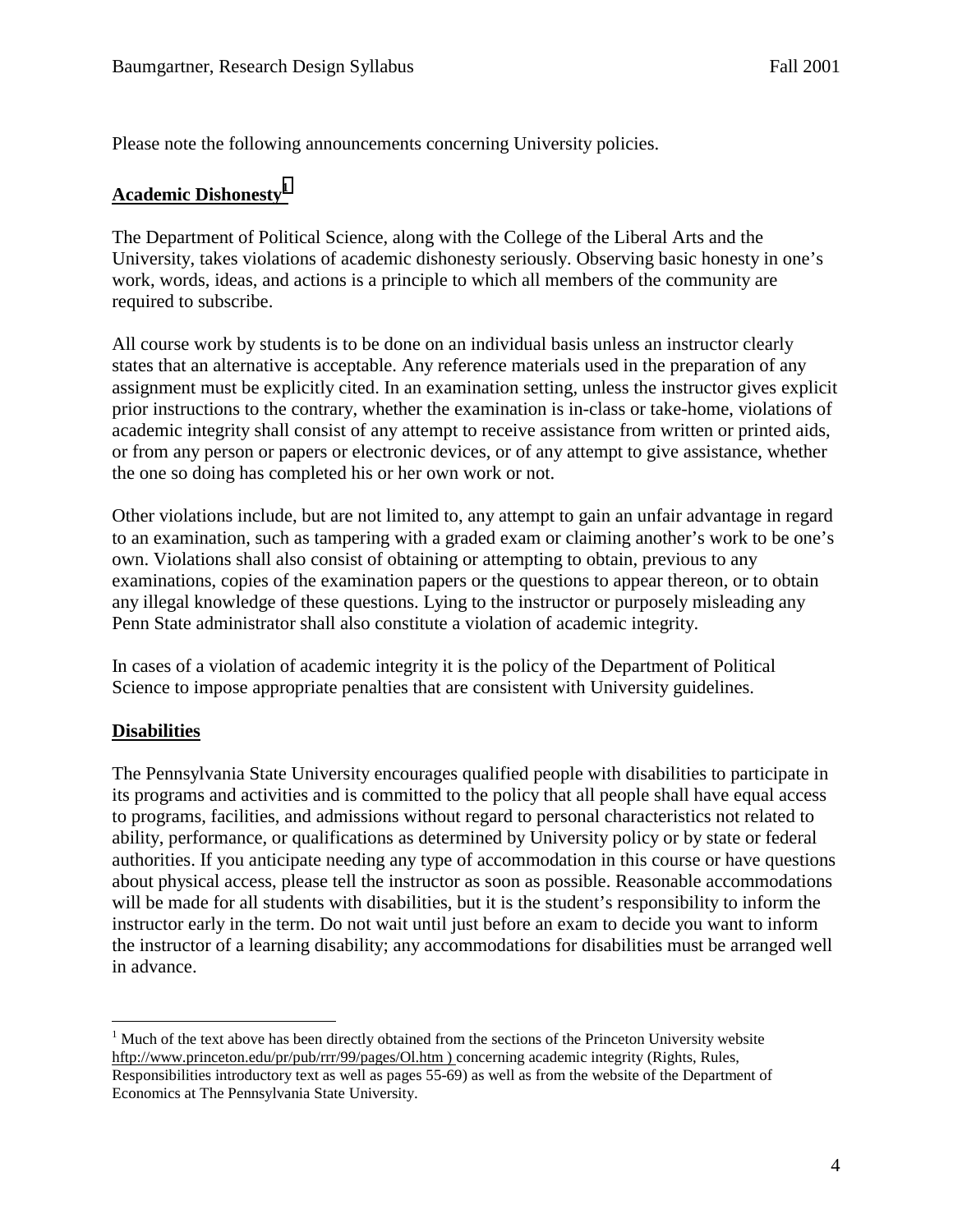# **Weekly Assignments and Topics**

### **Part One: Introduction and Review**

August 22. Introduction and overview of the course.

- August 29 (meet on Monday or Tuesday this week; time to be arranged). The Scientific Approach. The importance of being wrong; the nature of scientific explanation; the nature of evidence; what is convincing to a scientist; how evidence accumulates; what is "proof." We will return to some of the philosophical questions of this approach during the last week of the term. For now, the focus will be on developing a shared vocabulary and an understanding of the process. Note how these ideas apply to quantitative and to qualitative research projects.
	- Nachmias, Ch. 1-4.
	- $\blacksquare$  KKV Ch. 1-3.
	- Stinchcombe, Arthur L. 1968. *Constructing Social Theories.* Chicago: University of Chicago Press, 1968. Ch. 2: The Logic Of Scientific Inference Pp. 15-56.

September 5 (class cancelled). You may want to read the work for the last week of the semester; you won't want to do it when the time comes.

September 12. Review of statistical concepts and terminology

Topics to review include: measures of central tendency and of dispersion; Z-scores; bivariate measures of association. We'll go into some detail about Proportional Reduction in Error, a concept that comes up again and again during the term. We will return constantly to questions of covariance throughout the term, so you need a good understanding of both the underlying statistics and the conceptual ideas behind them. Finally, we'll discuss some basics of sampling vocabulary including the concept of "statistical significance." Obviously, all this material cannot be covered in a single discussion, so emphasis here will be on creating a list of things you should already know or pick up during the term.

- Nachmias, Ch. 15, 16, and skim ch. 17.
- King, Gary. 1989. *Unifying Political Methodology*. New York: Cambridge University Press. Chapter 1: Introduction.

## **Part Two: Research Design Questions**

September 19. Experiments and Quasi-experimental designs. This week focuses on designing a research project so that covariance, time-order, and spuriousness can be controlled or demonstrated. Time-series, cross-sectional designs, experimental designs, and a wide variety of other techniques are described. Note especially the numerous generic threats to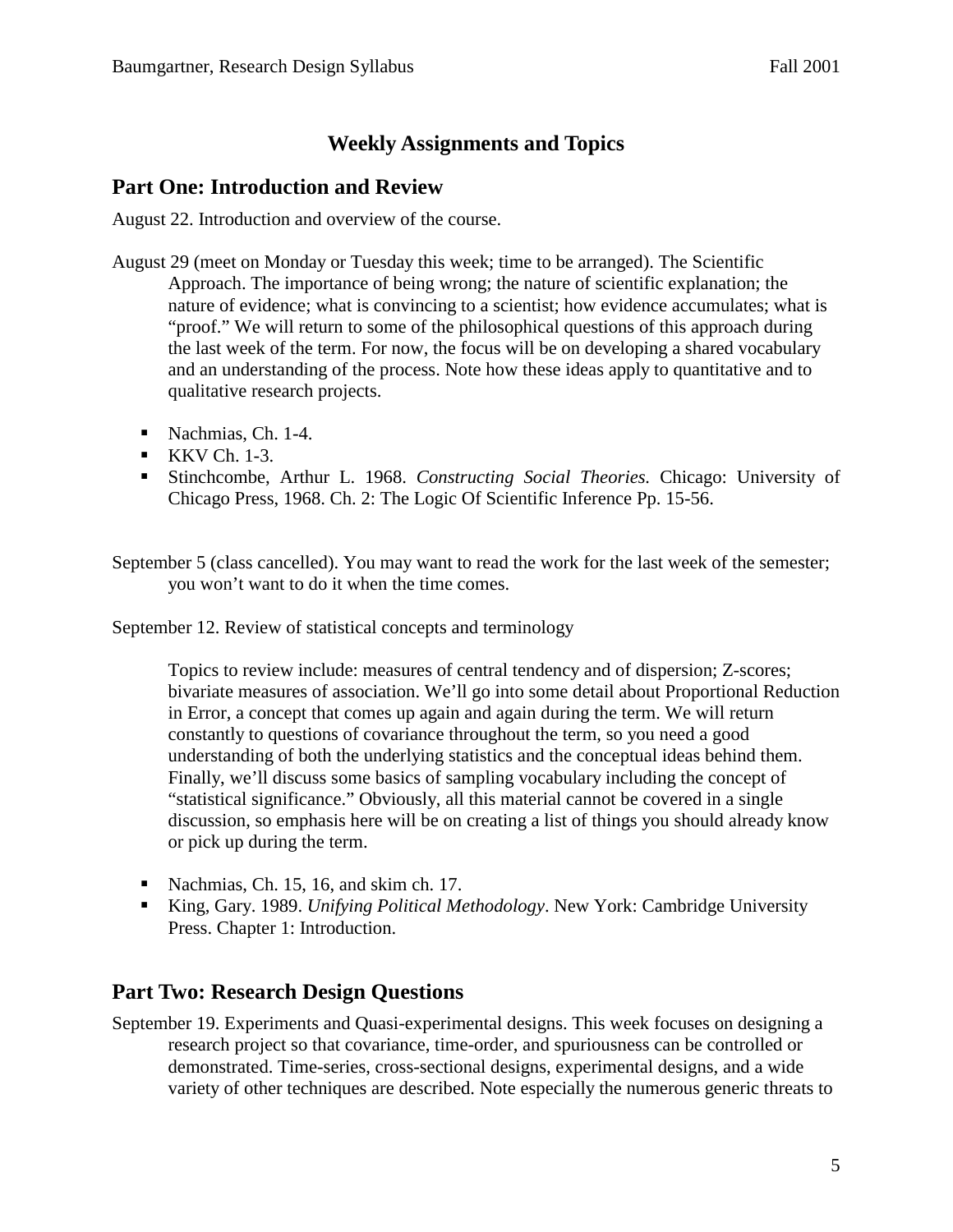validity that Campbell and Stanley lay out. KKV explain how these relate to qualitative as well as to quantitative designs. Nachmias makes it easier to understand.

- Nachmias, Ch.  $5, 6$ .
- $\blacksquare$  KKV Ch. 4-6.
- Campbell, Donald T. and Julian C. Stanley. 1963. *Experimental and Quasi-Experimental Designs for Research.* Chicago: Rand McNally.

September 26. Quasi-experiments and other examples from the literature. Consider the strength of these designs, and discuss whether the authors could have reached similar conclusions if they had chosen different designs.

- Campbell, Donald T. and H. Laurence Ross. 1970. The Connecticut Crackdown on Speeding. In Edward R. Tufte, ed. *The Quantitative Analysis of Social Problems.* Reading, Mass.: Addison-Wessley. Pp 110-125.
- Campbell, Donald T. 1975. Degrees of Freedom and the Case Study. *Comparative Political Studies* 8: 179-93.
- Lijphart, Arend. 1979. Religious vs. Linguistic vs. Class Voting: The Crucial Experiment of Comparing Belgium, Canada, South Africa, and Switzerland. *American Political Science Review* 73: 442-51.
- Jennings, M. Kent and Gregory B. Markus. 1977. The Effect of Military Service on Political Attitudes: A Panel Study. *American Political Science Review* 71 (1): 131-47.
- Lewis-Beck Michael S. and John R. Alford. 1980. Can Government Regulate Safety? The Coal Mine Example. *American Political Science Review* 74: 745-56.
- B. Dan Wood, Richard W. Waterman. 1991. The Dynamics of Political Control of the Bureaucracy. *American Political Science Review* 85 (3): 801-28.

October 3. Game Theoretical Approaches. Gates and Humes provide an overview and some detailed examples of the uses of game theory in political science.

 Gates, Scott and Brian D. Humes. 1997. *Games, Information, and Politics: Applying Game Theoretic Models to Political Science.* Ann Arbor: University of Michigan Press.

## **Part Three: Measurement Issues**

- October 10. Measurement terminology; tests for reliability and validity; basics of designing good measures that tap the concepts they are supposed to tap; how to recognize measures that do not measure what they say they measure; systematic versus random measurement error and their consequences; building indices combining multiple measures into a single scale.
	- Nachmias, Ch. 7, 11, 12, 18, skim ch. 9
- October 17. Sampling; Survey design. Many measurement issues are here, specific to surveys this week, but also apparent in other types of research. Also sampling procedures and the importance of sampling error as opposed to other types of error in most work that involves sampling, such as surveys. Note the differences and similarities between mass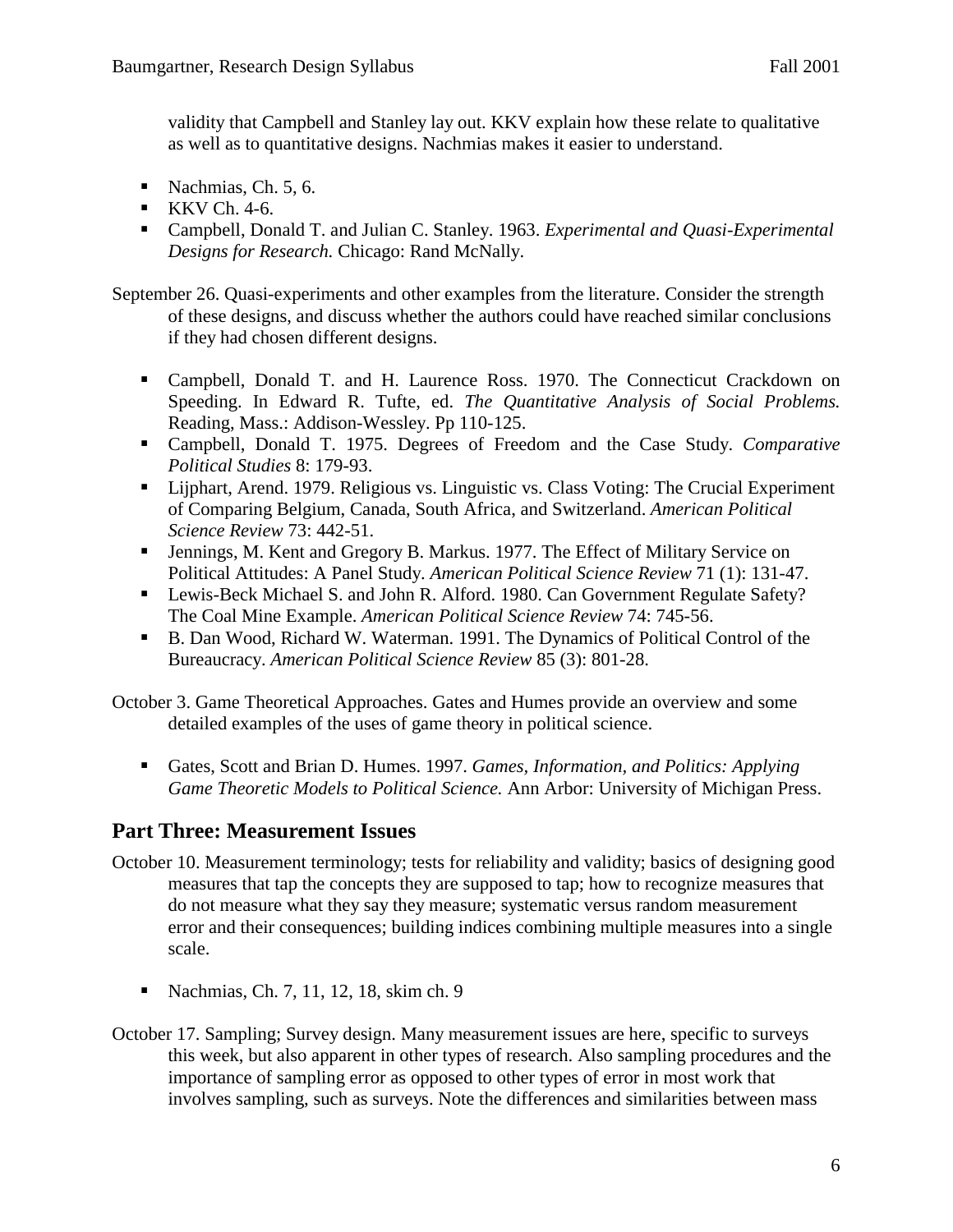surveys, elite surveys, and mail questionnaires, and pay attention to how one creates a sampling frame and ensures a high response rate.

- Nachmias, Ch. 8, 10
- Baumgartner, Frank R. and Jack L. Walker. 1988. Survey Research and Membership in Voluntary Associations. *American Journal of Political Science* 32: 908-28.
- Read the codebook for the 2000 National Election Study available under **codebook introduction** at: [http://www.umich.edu/~nes/studyres/nes2000/nes2000.htm.](http://www.umich.edu/~nes/studyres/nes2000/nes2000.htm) Pay attention to the introductory materials describing sampling procedures, personal v. phone interviews, response rates, survey administration, question wording experiments, and other elements of survey administration.
- Read the description of sampling procedures and the survey instrument at [http://lobby.la.psu.edu.](http://lobby.la.psu.edu/)
- Hojnacki, Marie and David C. Kimball. 1998. Organized Interests and the Decision of Whom to Lobby in Congress. *American Political Science Review* 92 (4): 775-90.

October 24. Cross-Level Inferences, Ecological Analysis; summary and review of material covered so far.

- Robinson, W. S. 1950. Ecological Correlations and the Behavior of Individuals. *American Sociological Review* 15: 351-7.
- Naroll, Raoul. 1973. Galton's Problem. In: *A Handbook of Methods in Cultural Anthropology.* New York: Columbia University Press, pp. 974-89.
- Achen, Christopher H. and W. Phillips Shively. 1995. *Cross-Level Inference*. Chicago: University of Chicago Press. Chapter 1: Cross-Level Inference.
- King, Gary. 1997. *A Solution to the Ecological Inference Problem*. (Princeton: Princeton University Press), chapter 1, "Qualitative Overview."
- Examples of manuscript reviews from faculty files (anonymous; to be distributed).

# **Part Four: Evaluating Prominent Research Projects**

In this section of the course you will apply the various critical skills you've acquired to evaluating a series of prominent and influential works in the literature. Your papers and class discussion will focus on exactly what the authors did, how they designed their project, how they measured relevant variables, how they considered rival hypotheses as well as their own, how they gathered their data, and all other elements of the research project. In addition to pointing out the consequences of the choices that scholars made, in each paper you should suggest alternative ways to design a research project on the same topic and discuss the relative merits of the various approaches.

October 31. Experiments in political science.

- Robinson, Michael J. 1976. Public Affairs Television and the Growth of Political Malaise. *American Political Science Review* 70: 409-432.
- Quattrone, G., and Amos Tversky. 1988. Contrasting Rational and Psychological Analyses of Political Choice*. American Political Science Review* 83: 719-36.
- Chin, Michelle, Jon R. Bond, and Nehemia Geva. 2000. A Foot in the Door: An Experimental Study of PAC and Constituency Effects on Access. *Journal of Politics* 62 (2): 534-49.